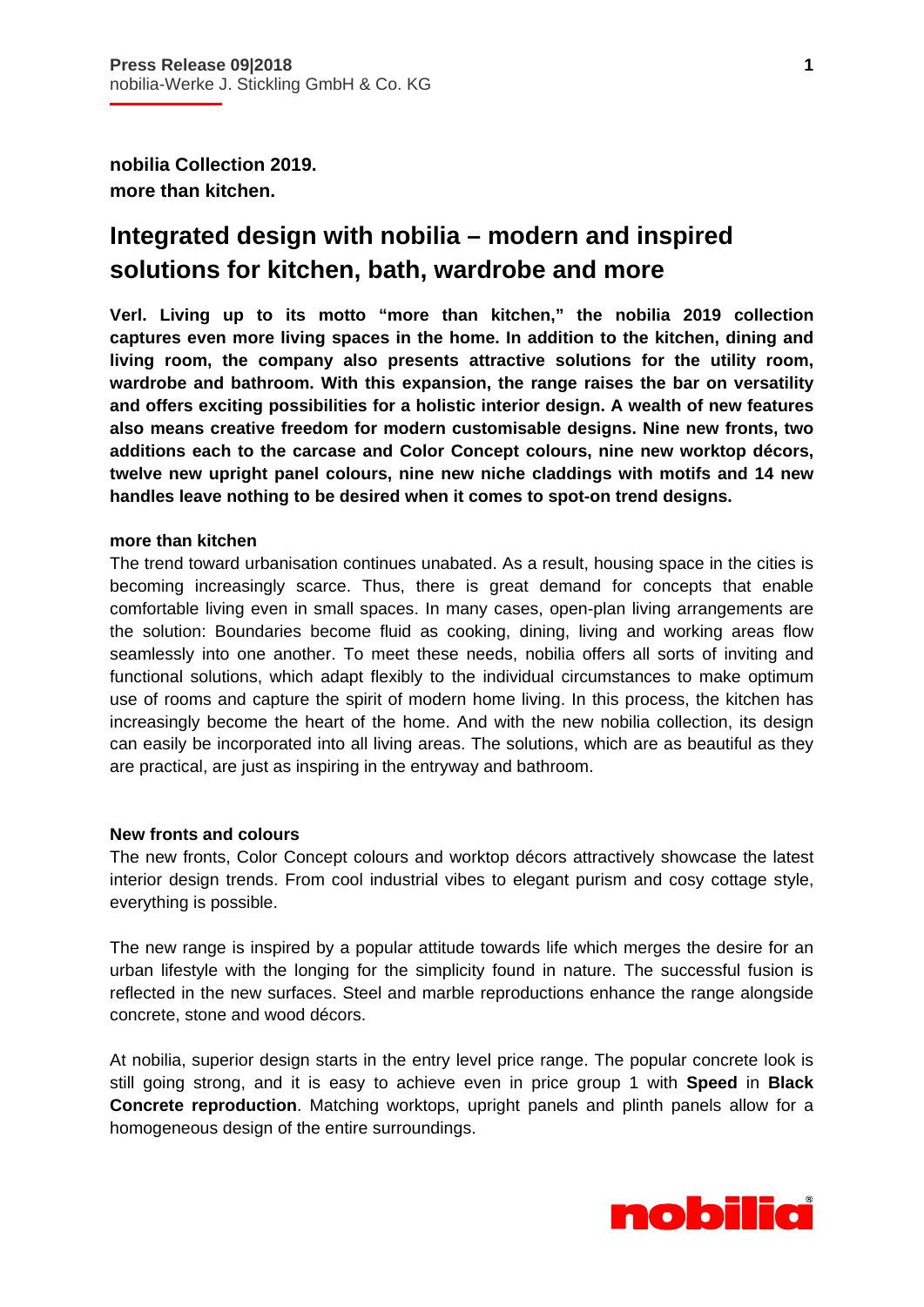**Stone grey slate reproduction** adds an additional stone décor to **StoneArt**. The range of laminate designs – to match the Xtra worktop – was introduced with great success in the market in the last collection. **Stone grey slate** is a light shade of grey, which will have great appeal in the market. The three-dimensional surface lends the front an especially authentic look and feel. Coordinating upright panels and worktops in Xtra design make it possible to achieve a homogeneous natural stone aesthetic.

A highlight of the collection is the new lacquered laminate front **Inox** in **Brushed steel reproduction**. Its cool, technical look is the ideal foundation for young, urban designs that embody industrial chic. Whether as a stylish end-to-end solution or appealing accent, Inox brings a professional look to every kitchen and can be used in a wide variety of ways. Handleless LINE N designs are also possible. Matching upright panels and plinths for surround designs complete the range.

Wood continues to be an important ingredient for dream kitchens in very different styles. Particularly oak décors – in all their various expressions – are still right on trend. There are now two new designs available in the **Riva** range: **Somerset oak reproduction** is a finegrained décor for sophisticated designs with exceptional elegance. The assortment gets a darker shade with nuances of Grey in **Dakota oak,** which lends itself to striking modern design interpretations. In the **Structura** range **Havana oak** radiates warmth and naturalness in a medium colour intensity. It conveys a feel-good atmosphere with its sensual and authentic character.

Grey continues at the forefront of interior trend colours and has established a lasting presence in kitchen design. Accordingly, two new lacquered laminate fronts in **Stone grey** supplement the range. These are the popular **Touch** in **supermatt** and a **framed front** from the new cottage style range **Cascada**. With its matching surround designs, this range has all the prerequisites for modern cottage style kitchens and is also available in the storageoriented XL variation.

Furthermore, a lacquered laminate front in **Alpine white high gloss** rounds off the popular **Flash** range. In addition, the entire selection of **Flash** fronts is also available for 2019 as a handleless Line N kitchen.

Marble has become one of the new favourite materials of interior design. It can also be used in the kitchen to create stunning and stylish accents. **Color Concept** offers two new décors for this: **Carrara marble** as the lighter version or **Teramo marble** as the darker alternative. Both appear beautifully natural and yet lend the furnishings a hint of luxury.

# **Modern surround designs**

**Nine new worktop décors** enable versatile and trendy combinations. Of these, two new features supplement the assortment of exclusive **Xtra worktops**: In response to frequent customer requests, the Xtra range now also has a wood décor – **Mixedwood reproduction** – in addition to **Stone grey slate reproduction**. The innovative Xtra worktop has successfully established itself in the market and was already distinguished during the year with the "Kitchen Innovation of the year 2018" award as well as the Red Dot award.

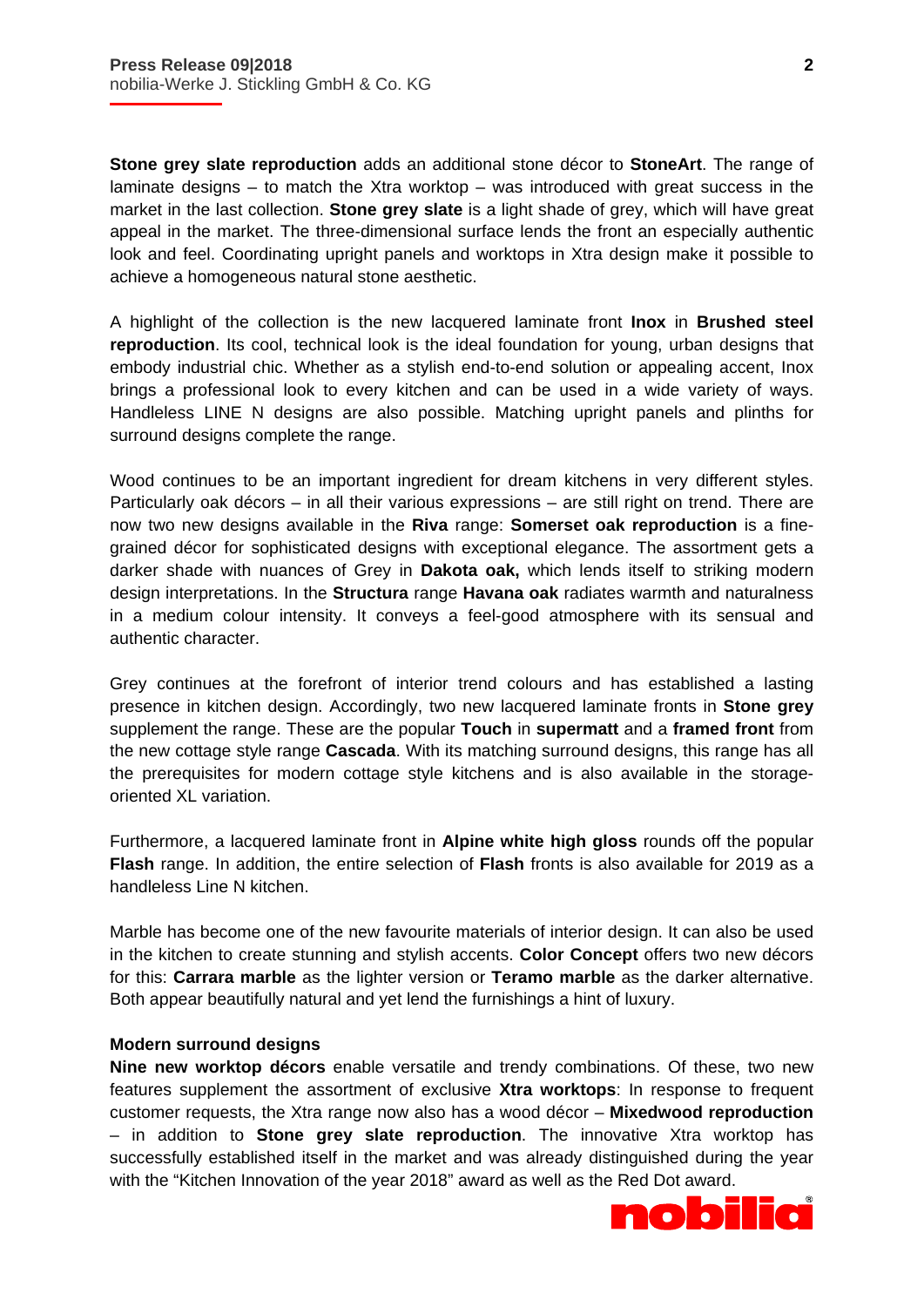Moreover, nobilia also presents **12 new upright panel colours**and **14 new handles**. In keeping with the industrial look, a majority of the handles are Black or Anthracite in colour. The range now boasts cast iron as a material alongside metal. **Nine new niche claddings** with landscapes or cityscapes, dark tile mosaics, spices or word clouds are another plus for inspiring modern designs.

# **Open shelf units with a system**

Open shelf units have become a hot topic in modern interior designs. The new nobilia collection makes it easy to incorporate this trend. Two new modular **shelving systems** provide plenty of options for individualised designs. With its discreet aluminium frame in Black or Stainless steel finish,**Infinity** brings industrial charm to the ambience. The system can be combined with 54 décors.

Even more versatile is **Backlight**, an ambitious shelving system for achieving holistic, modern designs. Backlight allows flexible planning and does away with the borders between living spaces. Kitchens and living rooms aren't the only spaces to benefit from its innovative details, elegant design and a multitude of practical features – it is also ideal for furnishing wardrobes, dressing areas or bathrooms. It is all made possible by a broad product range comprised of shelves, glass shelves, wardrobe rails, wooden boxes and planter boxes as well as wall-mounted base units. The shelves can be equipped with an LED plant grow light to create a personal "urban jungle".

#### **Homely solutions for the bathroom**

The bathroom today is being transformed into a wellness oasis with homely character. Which is why well-thought-out, modern furnishings with sufficient storage are becoming more important in the bathroom as well. nobilia products meet these desires for beautiful design and functionality perfectly. Expanding into the bathroom segment is therefore a logical advancement. An **independent assortment of bathroom and vanity units** as well as washbasins and taps supplements the range for the 2019 collection. Thus, nobilia once again provides retailers with an integrated solution from a single source.

The base units for bathroom designs successfully passed the TÜV Rheinland testing according to the legal requirements of the RAL-GZ 430 quality standards. Nobilia bathroom furniture is available in all front and carcase colours.

#### **Cleverly planned utility rooms**

The kitchen continues to gain importance in modern living concepts. More and more, it is becoming the central living area and gathering place of the home. Along with functionality, an inviting ambience plays a central role here. Modularly arranged designs, open shelving solutions and minimalistic focus on the essentials are what distinguish modern, designoriented kitchens. The transparency and lightness of these designs are often hardly compatible with washing machines or broom closets. Thus, these can end up in the basement, out of the way. But then they are no longer readily accessible for everyday use. Moreover, many single family homes or flats today no longer even come with basements. This has led to a revival of the utility room.